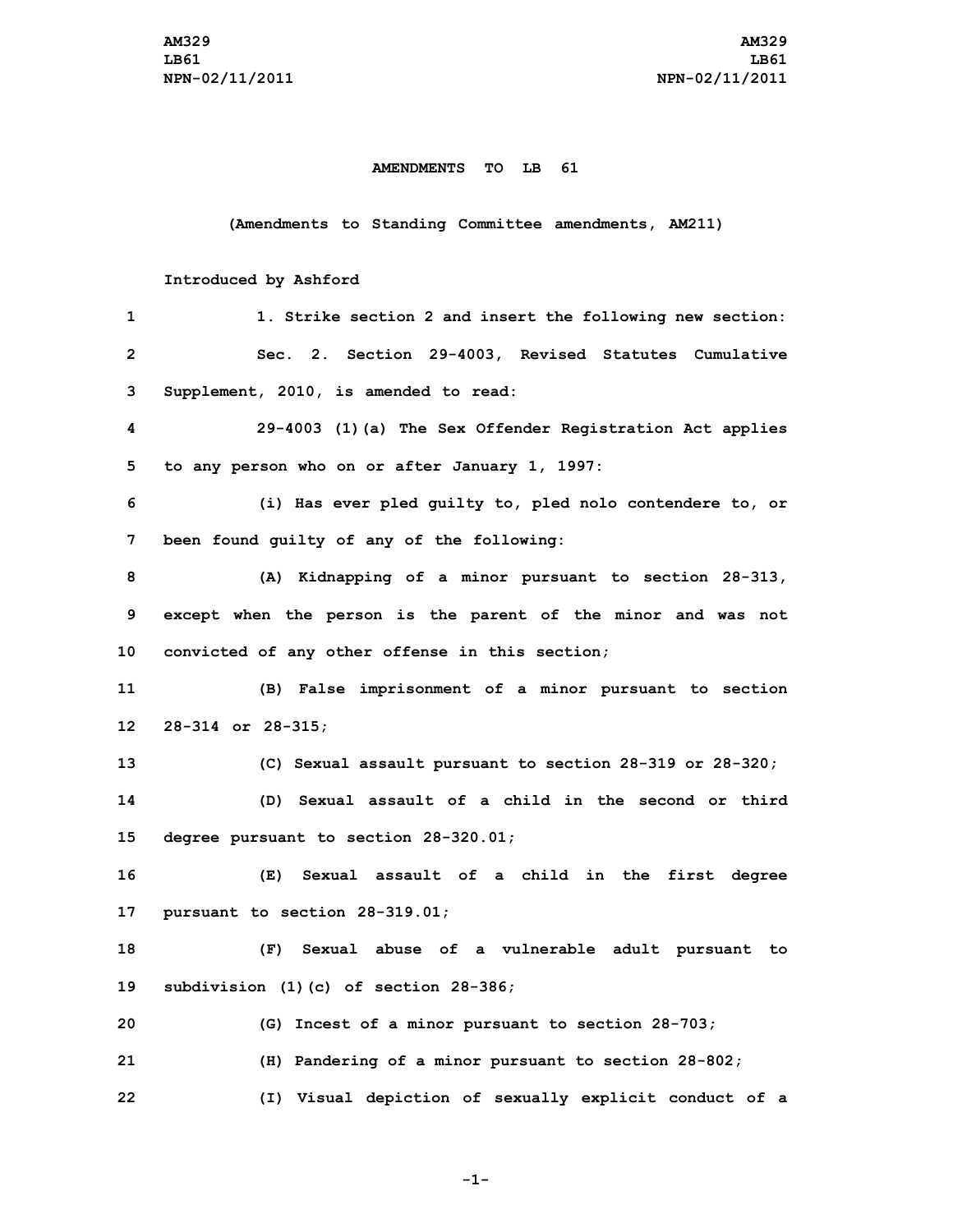**1 child pursuant to section 28-1463.03 or 28-1463.05;**

**2 (J) Knowingly possessing any visual depiction of sexually 3 explicit conduct which has <sup>a</sup> child as one of its participants or 4 portrayed observers pursuant to section 28-813.01;**

**5 (K) Criminal child enticement pursuant to section 28-311; 6 (L) Child enticement by means of an electronic 7 communication device pursuant to section 28-320.02;**

 **(M) Debauching <sup>a</sup> minor pursuant to section 28-805; or (N) Attempt, solicitation, aiding or abetting, being an accessory, or conspiracy to commit an offense listed in subdivisions (1)(a)(i)(A) through (1)(a)(i)(M) of this section;**

 **(ii) Has ever pled guilty to, pled nolo contendere to, or been found guilty of any offense that is substantially equivalent to <sup>a</sup> registrable offense under subdivision (1)(a)(i) of this section by any village, town, city, state, territory, commonwealth, or other jurisdiction of the United States, by the United States Government, by court-martial or other military tribunal, or by <sup>a</sup> foreign jurisdiction, notwithstanding <sup>a</sup> procedure comparable in effect to that described under section 29-2264 or any other procedure to nullify <sup>a</sup> conviction other than by pardon;**

 **(iii) Is incarcerated in <sup>a</sup> jail, <sup>a</sup> penal or correctional facility, or any other public or private institution or is under probation or parole as <sup>a</sup> result of pleading guilty to or being found guilty of <sup>a</sup> registrable offense under subdivision (1)(a)(i) or (ii) of this section prior to January 1, 1997; or**

**26 (iv) Enters the state and is required to register as 27 <sup>a</sup> sex offender under the laws of another village, town, city,**

**-2-**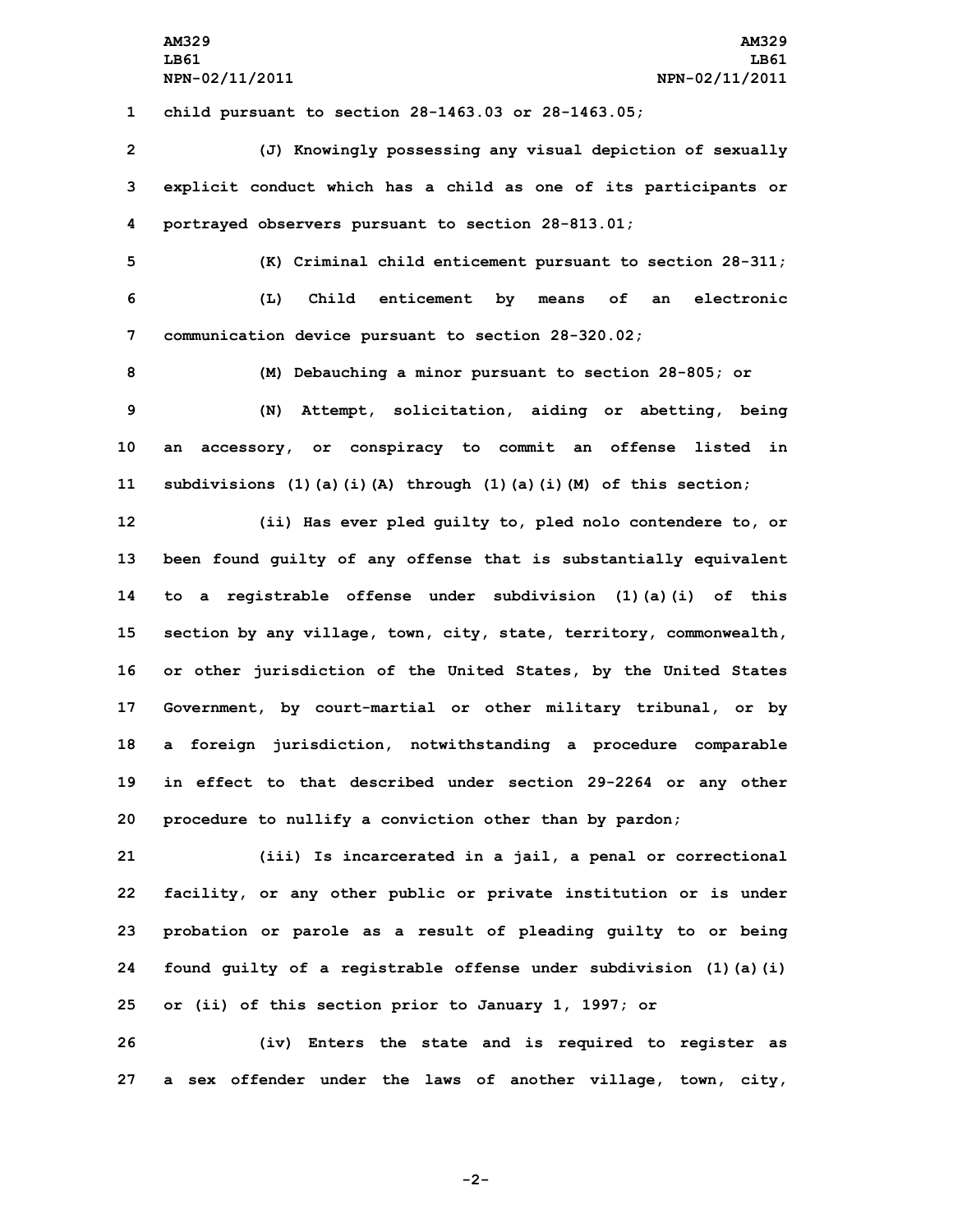**AM329 AM329 LB61 LB61 NPN-02/11/2011 NPN-02/11/2011 state, territory, commonwealth, or other jurisdiction of the United 2 States. (b) In addition to the registrable offenses under subdivision (1)(a) of this section, the Sex Offender Registration Act applies to any person who on or after January 1, 2010: (i)(A) Except as provided in subdivision (1)(b)(i)(B) of this section, has ever pled guilty to, pled nolo contendere to, or been found guilty of any of the following: (I) Murder in the first degree pursuant to section 10 28-303; (II) Murder in the second degree pursuant to section 12 28-304; (III) Manslaughter pursuant to section 28-305; (IV) Assault in the first degree pursuant to section 15 28-308; (V) Assault in the second degree pursuant to section 17 28-309; (VI) Assault in the third degree pursuant to section 19 28-310; (VII) Stalking pursuant to section 28-311.03; (VIII) Unlawful intrusion on <sup>a</sup> minor pursuant to section 28-311.08 involving <sup>a</sup> victim under eighteen years of age at the time of the offense; (IX) Kidnapping pursuant to section 28-313; (X) False imprisonment pursuant to section 28-314 or 26 28-315; (XI) Sexual abuse of an inmate or parolee in the first**

**-3-**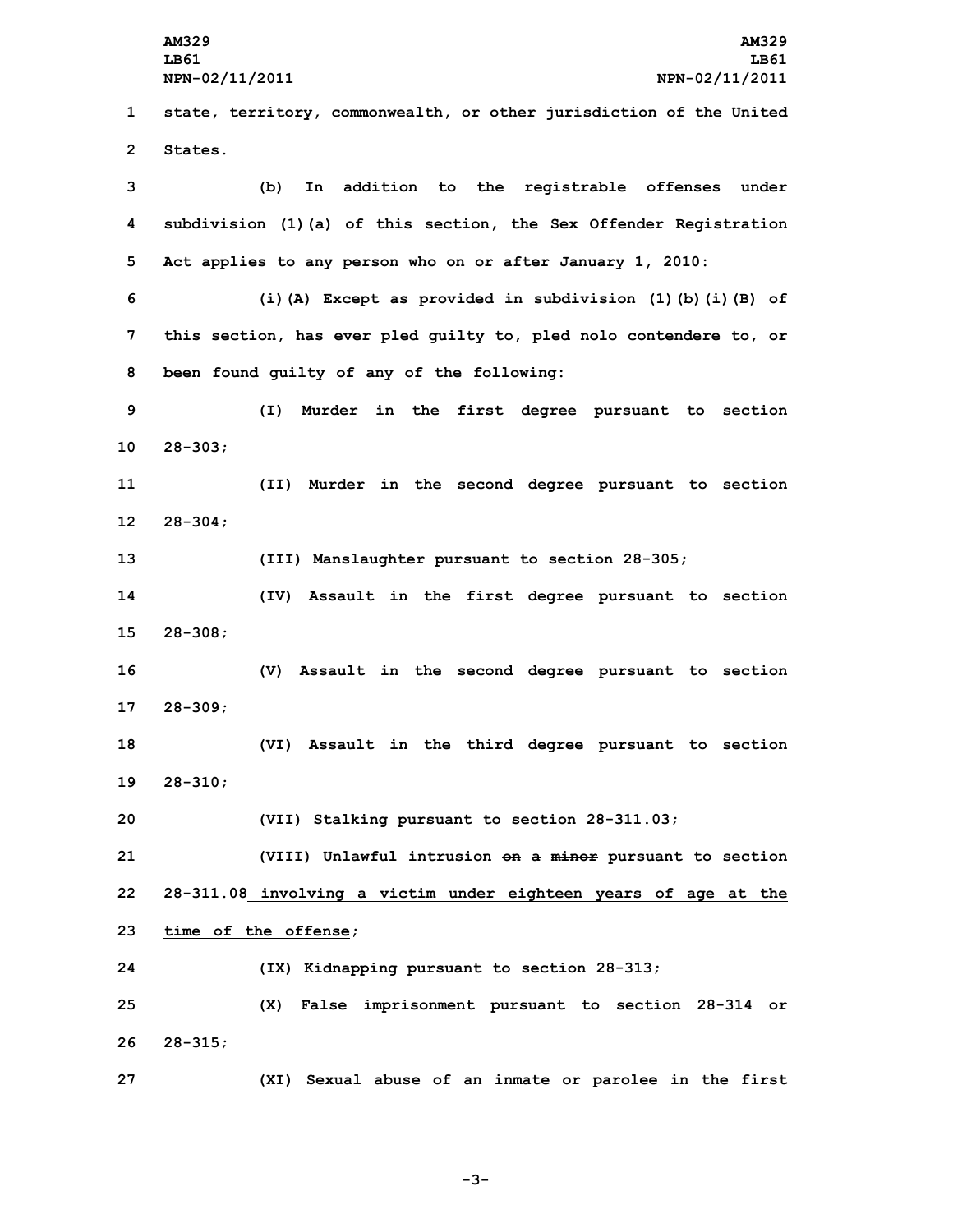**AM329 AM329 LB61 LB61 NPN-02/11/2011 NPN-02/11/2011**

**1 degree pursuant to section 28-322.02;**

**2 (XII) Sexual abuse of an inmate or parolee in the second 3 degree pursuant to section 28-322.03;**

**4 (XIII) Sexual abuse of <sup>a</sup> protected individual pursuant to 5 section 28-322.04;**

**6 (XIV) Incest pursuant to section 28-703;**

**7 (XV) Child abuse pursuant to subdivision (1)(d) or (e) of 8 section 28-707;**

**9 (XVI) Enticement by electronic communication device 10 pursuant to section 28-833; or**

 **(XVII) Attempt, solicitation, aiding or abetting, being an accessory, or conspiracy to commit an offense listed in subdivisions (1)(b)(i)(A)(I) through (1)(b)(i)(A)(XVI) of this 14 section.**

 **(B) In order for the Sex Offender Registration Act to apply to the offenses listed in subdivisions (1)(b)(i)(A)(I), (II), (III), (IV), (V), (VI), (VII), (IX), and (X) of this section, <sup>a</sup> court shall have found that evidence of sexual penetration or sexual contact, as those terms are defined in section 28-318, was present in the record, which shall include consideration of the factual basis for <sup>a</sup> plea-based conviction and information contained in the presentence report;**

 **(ii) Has ever pled guilty to, pled nolo contendere to, or been found guilty of any offense that is substantially equivalent to <sup>a</sup> registrable offense under subdivision (1)(b)(i) of this section by any village, town, city, state, territory, commonwealth, or other jurisdiction of the United States, by the United States**

**-4-**